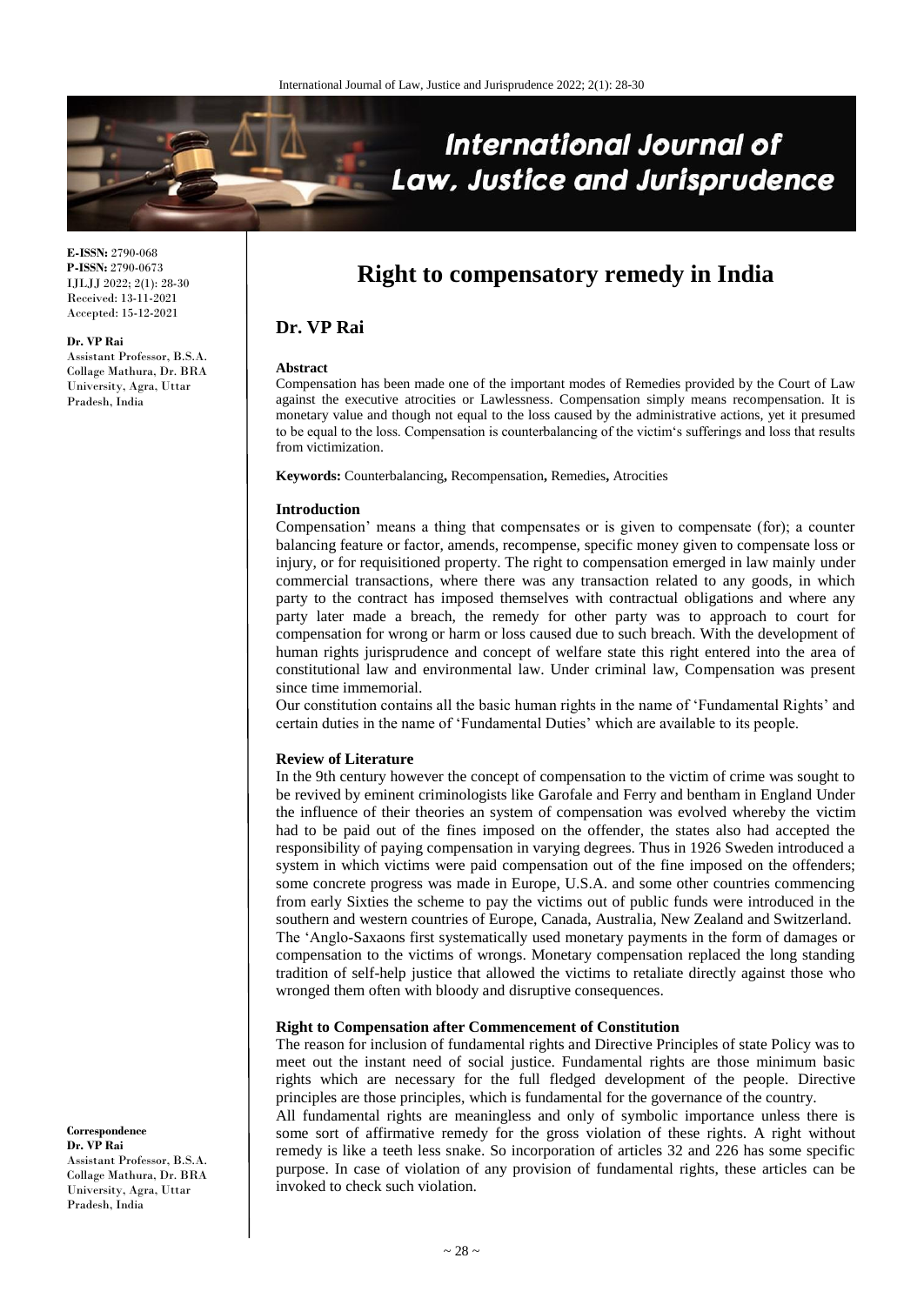After going through the nature, scope, constitutional assembly debates and the general and judicial meaning of article 32, it may be submitted that the apex court of India has given its meaning so wide to meet out the real justice rather than technical justice.

#### **Indian penal code and compensation**

Indian penal code also if provides for payment of compensation to the victim of a crime for any 'loss of injury'- physical, mental, or psychological caused to him by the offender. The Law Commission of India felt it 'Unwise to create a legal right in favour of the victim to join in the criminal proceedings as a third party to avoid mixing up of civil and criminal proceedings, a confusion of issued and Prolongation of the trial. It favoured payment of compensation out of fine imposed on the offender. Whenever a person is convicted of an offence punishable under chapter XVI, XVII or XXI of this code or of an abetment of such offence or of a criminal conspiracy to commit such offence and is sentenced to fine, whether with or without impulsion meant, and the court as of opinion that compensation is recoverable by civil suit by any person for loss or injury caused to him by that offence, it shall be competent to the court to direct by the sentence that the whole or any post of the fine realized from the offender shall be paid by way of compensation to such person for the said loss or injury and expenses properly incurred by such person in the prosecution of the case shall be deemed part of the loss caused to him by the offender.

## **Concept of sovereign immunity**

The concept of sovereign immunity has been imported in India through English common law, which immuned the crown from the jurisdiction of courts following the famous old doctrine 'king can do no wrong'. However, this sovereign immunity came to an end by the passing of Crown Proceedings Act, 1947. The modern trend in England is to enlarge liability of the crown. Such statute was not extended in India. Article 300 of the Indian Constitution says that the government of a State may sue or be used by the name of that state. The constitution does not directly tell the extent of the liability in the matters of tortuous actions of government employees.

## **Illegal detention**

Its the worst form of act done by the law enforcement agency (i.e. Police) in the name of maintenance of law and order. The normal preventive detention power conferred on police is after misused, resulted in the increasing number of case of illegal detention. India courts have taken this attitude of police seriously and in a number of cases, it has not only prosecuted and punished the erring behaviour of police but also awarded the victims compensation. The list of cases give below supported this view of Indian judiciary.

The writ of habeas corpus can be invoked not only against the State but also against any individual who is holding any person in unlawful custody of detention. It is the duty of police in such circumstances to make necessary efforts to see that detenue is got released. Therefore, in-spite of such efforts, if a person is not found, police cannot be put under undue pressure to do something impossible.

## **Custodial Death**

Custodial Death means death in police lock up/Custody in prison. It can be caused in many ways, for example, by using third degree method or fortune by police or prism, authority; by negligence of prison authority in giving medical treatment to prisoner; by not making proper case/arrangements in jail etc.

The previous right guaranteed by Article 21 cannot be denied to convicts, under trials or other prisoners in custody except according to procedure established by law. There is a great responsibility in a public or prison authorities to ensure that the citizen in

custody is not deprived of his right to life. This liberty is in the very nature of things circumscribed by the very fact of his contravention, the duty of case of prisoners on the state is strict and admits of no exceptions. The wrongdoer is accountable and the state is responsible in case of custodial death.

## **Encounter Death**

Encounter death is one of the practical mode adopted by the police to remove the hardened criminals from society but due to misuse of power by police authority there have been fake encounter and which compelled the courts to interfere in these incidents and award compensation to the family of deceased.

In P.U.C.L. Vs. Union of India there was an allegation of fake encounter of two persons by the Imphal police. The district & session judge made an inquiry on the direction of the Supreme Court and found that there was no encounter but the two persons were killed in police custody. The Apex Court ordered rupees one lakh be paid to the families of each of the deceased. The court held that encounter are not permissible under the law. Use of force by police is justified only in self-defense. But police authorities use encounter as a practical mode to eliminate criminals from society. It is extra judicial death and violation of Article 21.

## **Conclusion**

For the question of assessment of the compensation payable to the petitioner the Supreme Court has stated that loss of human life can never be compensated in money value nor the loss of the son to his father and the mental agony undergone by the father also cannot be assessed in money value. However, considering the undisputed averments made in the writ petition that the petitioner appeared in the H.S.C. examination and after examination was over, he was working at Konark Medical Store on a Monthly salary of Rs. 2000/- since one month before his death and taking into consideration the irreparable loss sustained by the petitioner due to the sudden accidental death of his son, the Court was of the view that it would be fair and equitable if the petitioner was granted a compensation of Rs. 1.50 lakh with interest at the rate of 6% per annum from the date of filing of the writ petition. The assessment of damages in cases of personal injuries is a on doctrine of difficult task which has to perform and there is precedent in fixing the quantum of damages. The proper competent of damages it's a question which will depend on the facts of each case and no hard and fast rule can be laid down. There is no omnipotent criteria capable of solving all problems at all time arising in the law of damages.